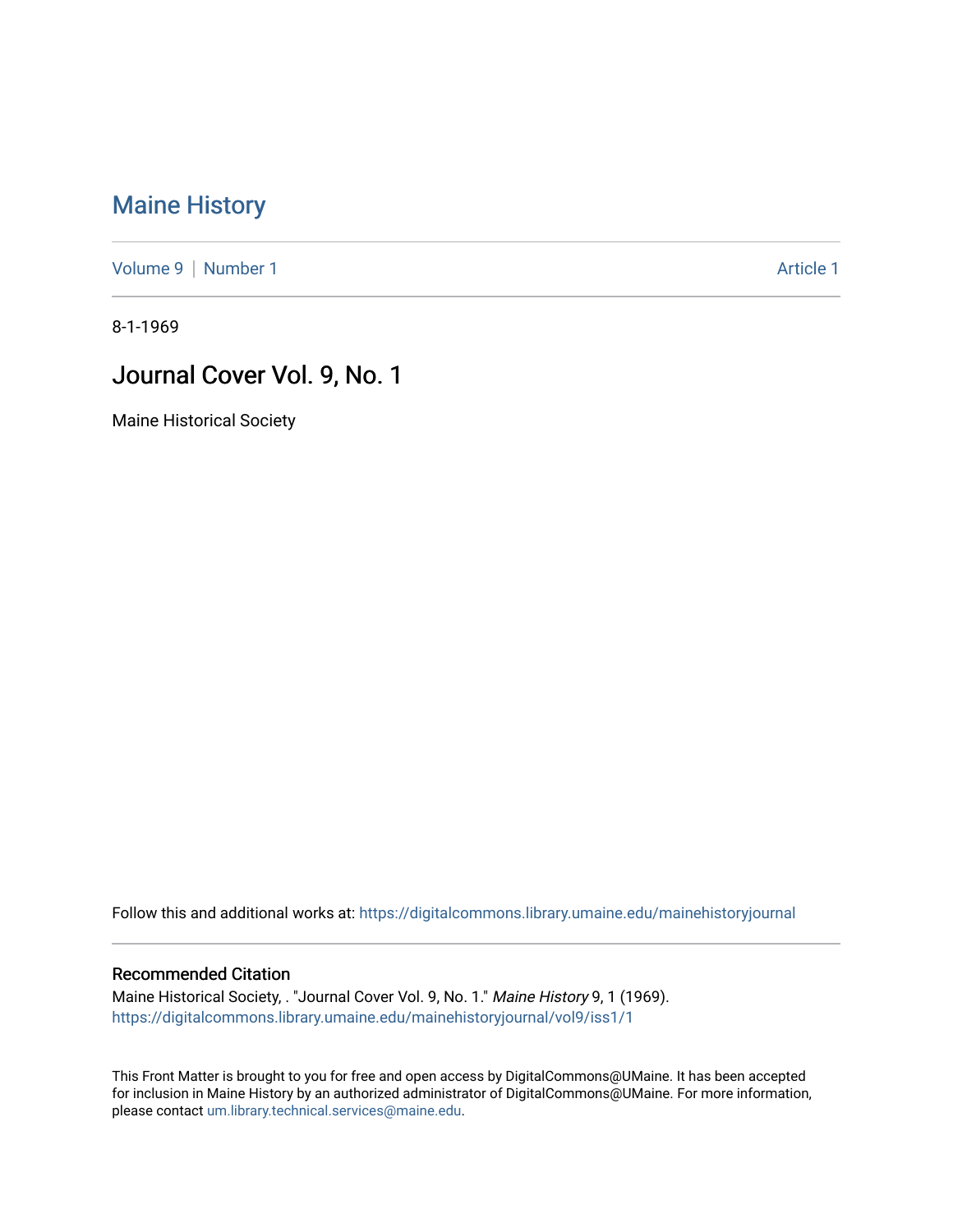

## *Maine Historical Society Newsletter*

*Vol. 9 No. 1 August, 1969*